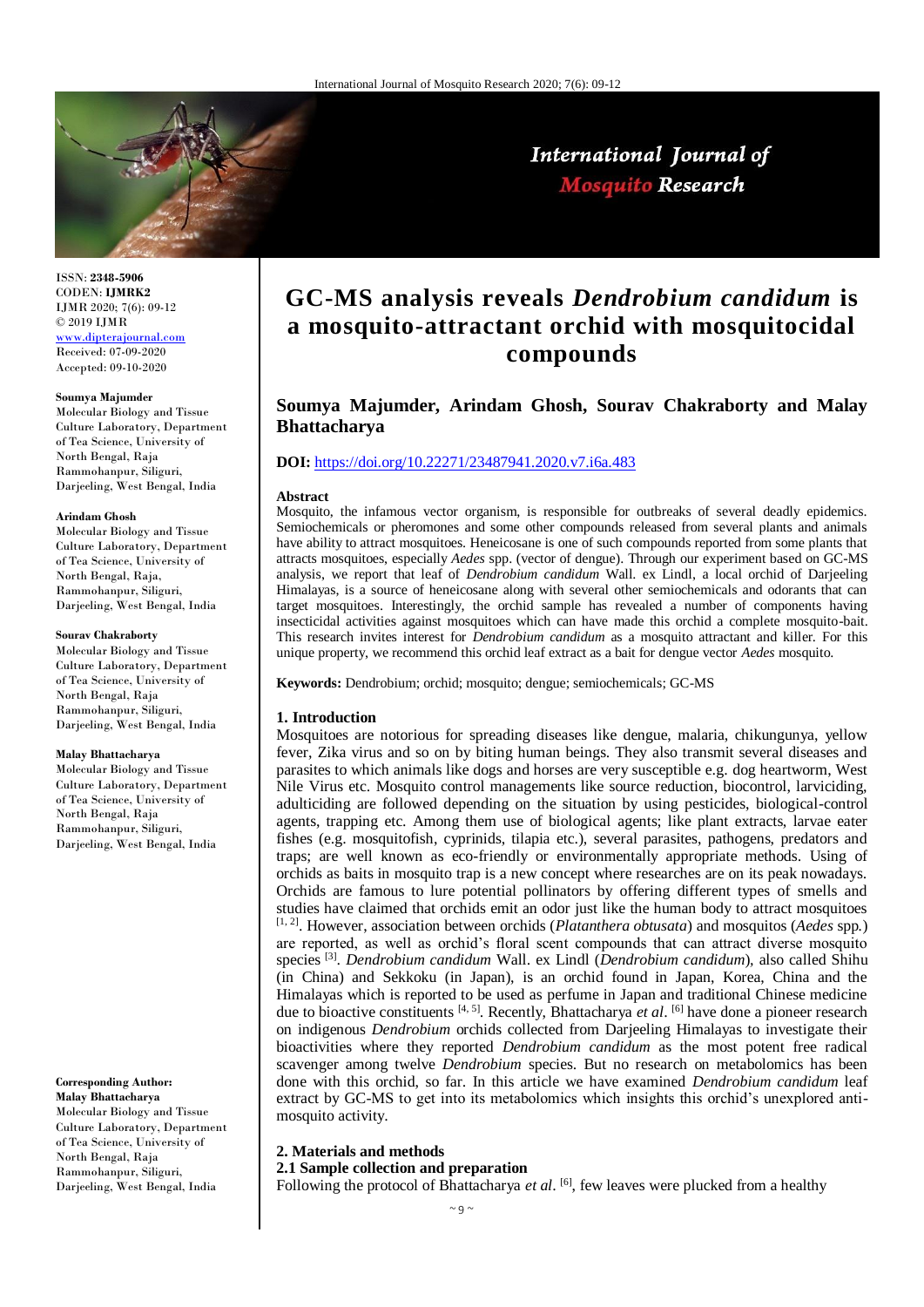*Dendrobium candidum* plant <sup>[6]</sup> from the wilds of Darjeeling Himalayas where outmost care was taken to the plant body during collection because orchids are very rare and restricted in availability. Plucked leaves were collected in a zipper bag and preserved soon in ice packed boxes. Isolated leaves were washed under cold tap water and crushed just before dipping overnight into methanol, a polar and aprotic solvent, to prepare *Dendrobium candidum* leaf extract or DCLE.

## **2.2 Gas chromatography-mass spectrometry analysis**

1 µl of DCLE was injected in split mode in the instrument (GCMS-QP2010 Plus). Injection temperature was 260°C and interface temperature was set to 270°C. Ion Source temperature was adjusted to 230°C. Helium was used as carrier gas. Total flow rate was 16.3 ml min-1 and column flow rate was 1.21 ml min-1. Mass spectra were recorded at 5 scan sec-1 with a scanning range of 40-650 m/z. Quantification of compounds was done on the basis of their peak areas [7]. The data obtained from GC-MS analysis were further analysed by studying available literatures and "The Pherobase" database.

## **3. Results**

GC-MS of DCLE revealed twenty one different compounds (Table 1) in the chromatogram with twenty nine peaks (Figure 1). Among them seventeen compounds, sharing a total of 94.61%, are directly or indirectly associated with mosquito (Table 1) where twelve are attractants of different insects including mosquitoes, known as semiochemicals (cumene, mesitylene, sabinene, durene, dodecane etc.) and seven compounds (including two of the abundant compounds; tetradecane and pentadecane) with 45.46% of share in total extract are known mosquitocides, either larvicides or adulticides; shown in Table 1. Furthermore, sabinene, dodecane, germacrene D, neophytadiene and methyl linoleate; these compounds have both mosquito baiting and mosquitocidal activities. Esters of linoleic acid are reported as *Aedes* spp. pheromones and odor active chemicals [8] and, in our result, we have found one of its derivative methyl linoleate which also exhibit the same role. Thus, it is supposed to be a compound with all mosquito-associated properties (Semiochemical, odorant and mosquitocidal) just like dodecane (Table 1).

The major compound associated with this extract was heneicosane (Figure 2) because of its abundance (with 28.82% peak area) as well as reported oviposition attractant pheromone of *Aedes* spp. larvae <sup>[9]</sup>, the mosquito responsible for diseases like dengue, Zika virus and chikungunya. Table 1 is presented in order to show and compare the amount of each compound and each type of compound regarding their association with mosquitoes as described. Furthermore, semiochemicals are not the only reason behind mosquito baiting properties of this orchid but compounds like 3-hexen-1-ol, propanoate, (z)-; 1,2-benzenedicarboxylic acid, diethyl ester; and 1,2-benzenedicarboxylic acid, diisooctyl ester; can also be accepted in this category because carboxylic acids, lactic acids and other acidic volatiles are responsible for human odors which elicit both electrophysiological and behavioural responses in mosquitoes <sup>[10]</sup>. Moreover, dodecane, tetradecane, pentadecane and heneicosane, the four major previously mentioned mosquito-associated-compounds of *Dendrobium candidum* leaf can also exhibit human odor properties [11] to attract mosquitoes. All together there are eight compounds occupying 74.67% area in GC-MS chromatogram of DCLE, are marked as significant odorant chemical that can attract mosquitoes (Table 1).

# **3.1 Tables and Figures**

**Table 1:** DCLE compounds and activities on the basis of their association with mosquito;  $S=$  semiochemicals or attractants;  $M=$ mosquitocides; O= odorant and Oa=oviposition-attractant.

| <b>Amounts</b> | <b>Name</b>                                    | <b>Mosquito associated</b><br>activities |
|----------------|------------------------------------------------|------------------------------------------|
| 7.86           | Cumene                                         | $S^{[12]}$                               |
| 2.97           | Mesitylene                                     | $S^{[12]}$                               |
| 0.85           | Sabinene                                       | $S^{[12]}\colon M^{[13]}$                |
| 0.95           | Durene                                         | $S^{[14]}$                               |
| 6.03           | Dodecane                                       | $S^{[12]}; M^{[15]}; O^{[11]}$           |
| 0.53           | 3-hexen-1-ol, propanoate, (z)-                 | O (being a carboxylic acid)              |
| 1.09           | Octane, 3-ethyl-2,7-dimethyl-                  | $\overline{S^{[12]}}$                    |
| 17.41          | Tetradecane                                    | $M^{[16]}$ : O [11]                      |
| 1.42           | Germacrene D                                   | $S^{[12]}; M^{[17]}$                     |
| 0.59           | Diethyl phthalate                              | O (being a carboxylic acid)              |
| 17.2           | Pentadecane                                    | $M^{[16]}$ ; O [11]                      |
| 1.73           | Octane, 2-methyl-                              | $S^{[12]}$                               |
| 1.79           | Sulfurous acid, 2-ethylhexyl<br>isohexyl ester | $S^{[18]}$                               |
| 28.82          | Heneicosane                                    | $Oa^{[9]}$ ; $O^{[11]}$                  |
| 2.25           | Dodecane, 2-cyclohexyl-                        | No activity reported                     |
| 1.28           | Neophytadiene                                  | $S^{[12]}$ : $M^{[19]}$                  |
| 1.26           | Cyclopentane, 1-hexyl-3-<br>methyl-            | No activity reported                     |
| 1.27           | Methyl linoleate                               | $S^{[8]}; M^{[20]}; O^{[8]}$             |
| 1.41           | Octadecane, 5-methyl-                          | No activity reported                     |
| 0.48           | Cyclohexane, eicosyl-                          | No activity reported                     |
| 2.82           | Diisooctyl phthalate                           | (being a carboxylic acid)<br>O           |



**Fig 1:** GC-MS chromatogram of DCLE



**Fig 2:** GC-MS mass spectrum of major DCLE compound heneicosane

# **4. Discussion**

After studying components of DCLE on their association with mosquitoes, *Dendrobium candidum* orchid leaf is almost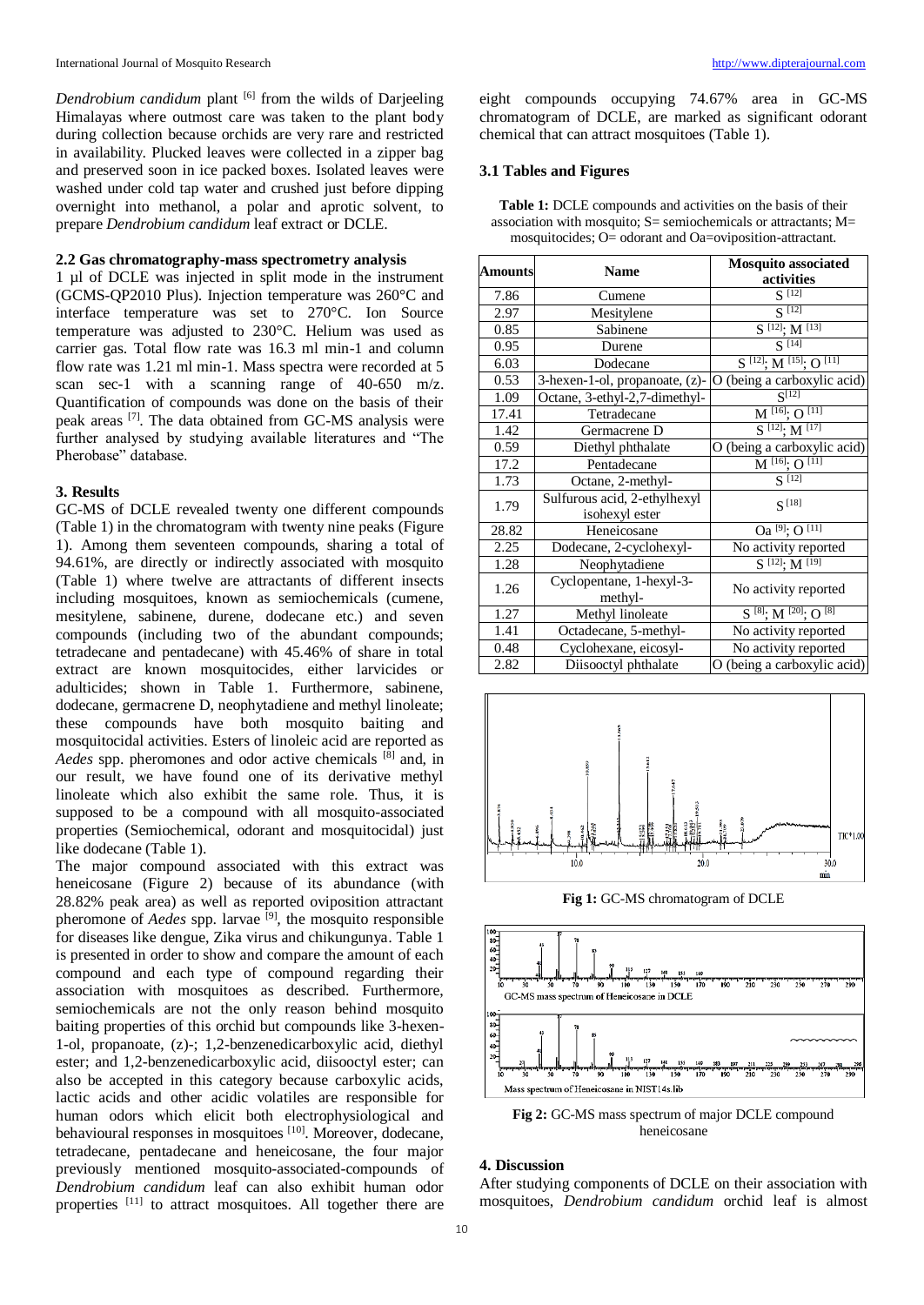ready to grab the crown of a complete anti-mosquito biological agent; as its compounds can attract mosquitoes; can kill their larvae and/or adults; and some can exhibit both properties. Interestingly, among these active compounds; dodecane (6.03%), tetrad cane (17.41%), pentad cane (17.2%) and heneicosane (28.82%); are four abundant compounds which are structurally long chains of alkanes, known to be biosynthesized in cutin, suberine and wax biosynthesis pathway. So, this plant has a way to release those volatile semiochemicals and odorants easily to attract mosquitoes without depending upon photosynthesis or respiration or any other physiological processes as the lion share in the chromatogram is comprised of cuticular hydrocarbons (compounds from outer parts of leaves).

Compound heneicosane (28.82% in our CJLE) is well established as one of the vital *Aedes* spp. pheromone which attract them to lay eggs in the fresh stagnant water  $[21]$  and might regulate the outbreaks of dengue or other *Aedes* borne diseases but there was no report on it, so far. After extending our study on this compound and its connection with mosquitoes, we have found *Periploca laevigata* Aiton, Hort. Kew. 1: 301 (1789), locally called cornicabra (Spanish) was the only plant, reported till date, to contain heneicosane as the major compound in its leaves (38.2%) and other aerial parts  $(11.6\%$  in branch; 24.1% in flower, 9.4% in fruit) <sup>[22]</sup>. This plant is native to "Macaronesia ecoregion", more specifically Canary Islands, Savage Islands of Madeira [23] and Cape Verde [24]. Interestingly, these places are reported with significant spread of *Aedes* spp. and their diseases as large dengue epidemics were seen on three of those Macaronesian islands e.g.; Cape Varde (Dengue virus-3), Madeira (Dengue virus-1) and Canary Island  $^{[25, 26, 27]}$ . Moreover, places of Macaronesia ecoregion are reported with dengue-4 virus [28], Zika virus<sup>[29]</sup>, yellow fever and chikungunya <sup>[25]</sup> also.

According to scientists, climate change and introduction of infected people, are only valid reasons behind transmission and out breaks of these mosquito-borne diseases [27], no doubt, but plants like *Periploca laevigata* or *Dendrobium candidum* rich in *Aedes* mosquito attractant compounds like heneicosane are also able to play a considerable role in increasing the probability of spreading epidemics, such as dengue. And, this hypothesis has to be taken considered as a recent report states that *Aedes aegypti* from those places, mentioned before, are able to spread diseases like yellow fever, chikungunya and Zika virus also, pinpointing life threatening risks [30]. This study suggests that orchids may be playing the major role to spread dengue by attracting *Aedes* mosquitoes in this region (Darjeeling Himalayas and sub-Himalayan plains of North Bengal in India). *Dendrobium candidum* and other heneicosane rich plants of their native places can lead the same life threatening risks if proper mosquito control management is not taken. But, in this case, *Dendrobium candidum*, it can exhibit the solution of this problem, unlike other heneicosane rich plants, its leaves are rich in antimosquito compounds as well which can be used as biological mosquitocide too. Moreover, being eco-friendly, mosquitocides with plant extract is a good option and in a recent study [31] it was seen that orchids combined with bacteria can be source of novel nanoinsecticides for its efficacy against dengue, malaria and filariasis mosquitoes.

## **5. Conclusions**

There is an urgent need to develop new anti-mosquito active

products. Odor-based traps and bio-controlling agents are in demand as mosquito vectored diseases are increasing and getting severe by changing epidemiology. In tropical countries, diseases spread by mosquito, dengue in particular, is a vital problem causing number of deaths on post monsoon periods on every year. Furthermore, in our study on source of pheromone like heneicosane, we have interpreted that not only climate change and human interference are responsible for dengue related diseases but also mosquito attractant native plants have much role to play in influencing lifecycle of vectors to spread diseases. At last but not least, in some places these orchids are very rare and restrictive, so, *in-situ* conservation, *in vitro* micropropagation techniques like tissue culture for *ex-situ* conservation etc. are needed, along with establishing germplasm banks, so that, more experiments beyond metabolomics can be done to implement orchids in bio-controlling of mosquitoes.

# **References**

- 1. Pennisi E. Orchids give off human 'body odor' to attract mosquitoes 2016. https://www.sciencemag.org/news/2016/01/orchids-givehuman-body-odor-attract-mosquitoes.
- 2. Society for Integrative & Comparative Biology. Orchids mimic human body odor to attract mosquitoes 2017. https://phys.org/news/2017-01-orchids-mimic-humanbody-odor.html.
- 3. Lahondère C, Vinauger C, Okubo RP, Wolff GH, Chan JK, Akbari OS *et al*. The olfactory basis of orchid pollination by mosquitoes. Proceedings of the National Academy of Sciences 2020;117(1):708-16.
- 4. Hansen E. Orchid fever: a horticultural tale of love, lust, and lunacy. Vintage 2016.
- 5. Yuan Y, Liu X, Wang J, Zhang J. Morphological and microscopic identification of three major medicinal *Dendrobium* species in Ta‐pieh Mountains area. Microscopy research and technique 2019;82(5):483-93.
- 6. Bhattacharya M, Roy AK, Majumder S, Ghosh A, Chakraborty S, Saha S *et al*. Free radical scavenging activity versus flavonoid content in twelve *Dendrobium* orchids collected from Darjeeling Hills of Eastern Himalaya. Species 2020;21(68):222-226.
- 7. Majumder S, Ghosh A, Bhattacharya M. Natural antiinflammatory terpenoids in *Camellia japonica* leaf and probable biosynthesis pathways of the metabolome. Bulletin of the National Research Centre 2020;44(1):1-4.
- 8. Wang F, Delannay C, Goindin D, Deng L, Guan S, Lu X *et al*. Cartography of odor chemicals in the dengue vector mosquito (*Aedes aegypti* L., Diptera/Culicidae). Scientific reports  $2019:9(1):1$ .
- 9. Mendki MJ, Ganesan K, Shri P, Suryanarayana MV, Malhotra RC, Rao KM *et al*. Heneicosane: an oviposition-attractant pheromone of larval origin in *Aedes aegypti* mosquito. Current Science 2000;78(11):1295-6.
- 10. Raji JI, Melo N, Castillo JS, Gonzalez S, Saldana V, Stensmyr MC *et al*. *Aedes aegypti* mosquitoes detect acidic volatiles found in human odor using the IR8a pathway. Current Biology 2019;29(8):1253-62.
- 11. Pojmanová P, Ladislavová N, Škeříková V, Kania P, Urban Š. Human scent samples for chemical analysis. Chemical Papers 2019;9:1.
- 12. El-Sayed AM. The Pherobase: Database of Pheromones and Semiochemicals. 2020. https://www.pherobase.com. Accessed 2020.